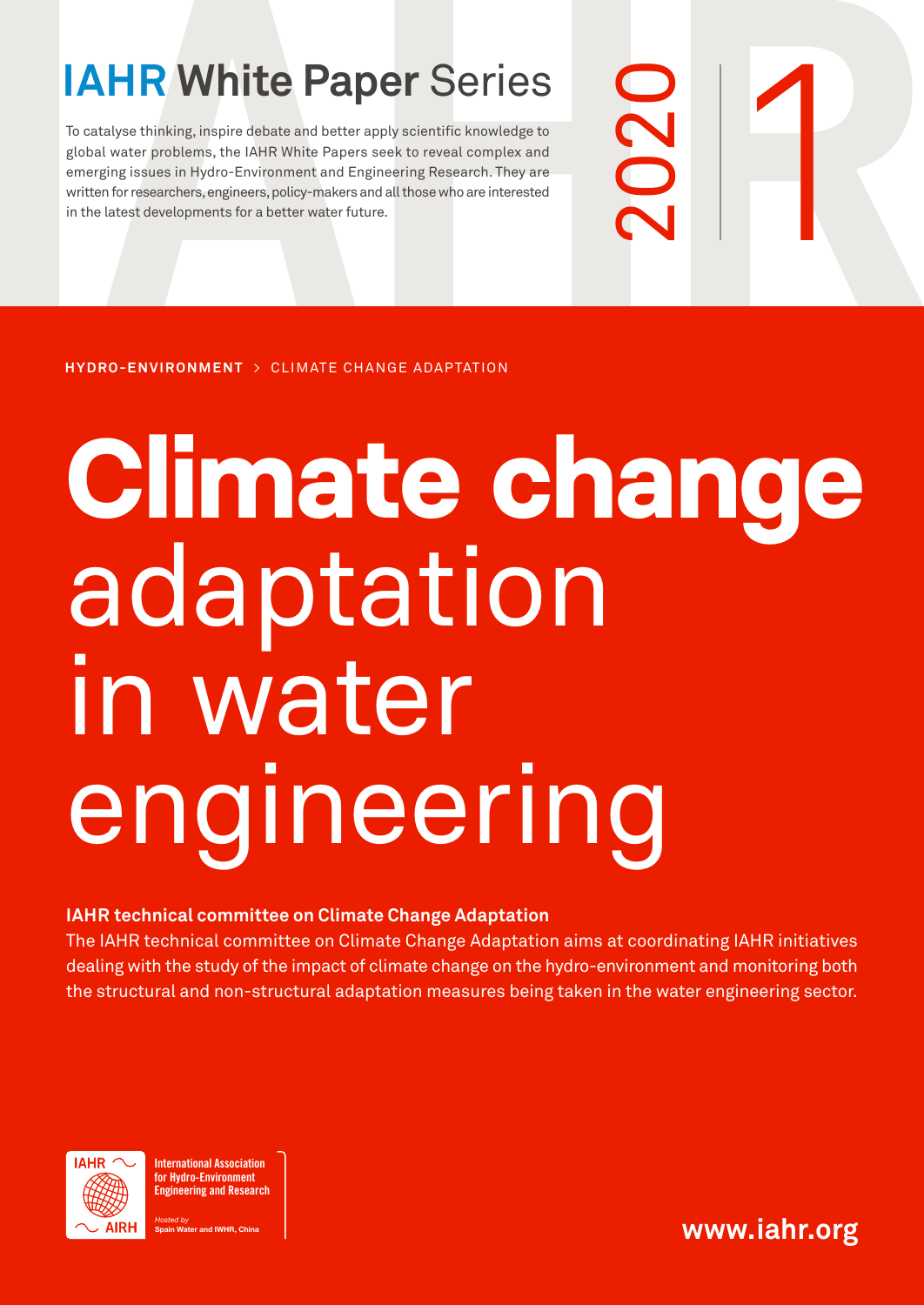# **Climate change** adaptation in water engineering

# By Roberto Ranzi

**Editors: Silke Wieprecht,** Universität Stuttgart, Germany | **Angelos Findikakis,** Bechtel, USA



**Professor Roberto Ranzi** PhD Roberto Ranzi is Professor of Hydraulic structures and River basin monitoring and restoration at the University of Brescia, Italy.

Professor Ranzi is Chair of the IAHR technical committee on Climate Change Adaptation.

http://roberto-ranzi.unibs.it



Figure 1 | The Hondsbossche Dunes in the Netherlands, a soft natural barrier reinforcing a local sea dike.

# **Introduction**

The community of professionals, stakeholders and end-users in the water engineering sector is concerned about the observed and projected impact of global warming and related changes (Masson Delmotte et al., 2018) on the water cycle. Little doubt exists about the fact that the observed global temperature increase is already impacting some components of the hydrosphere, the most evident one being the cryosphere with the retreat of ice masses. The Gravity Recovery and Climate Experiment (GRACE), launched by the United States National Aeronautics and Space Administration (NASA) and the German Aerospace Center (Deutsches Zentrum für Luft- und Raumfahrt, DLR) in 2002, is showing, for instance, that Greenland and Antarctica experienced ice mass changes of -281 Gigatons/year and -125 Gigatons/ year, respectively, from 2002 to 2016 (NASA, 2018). Together this corresponds to a sea level rise of 11 cm/century which would increase considering the projected

global warming in the forthcoming decades and the thermal expansion of ocean's water. However, the impact of climate change on annual runoff (Su et al., 2018) and on the intensity of floods around the world (Blöschl et al., 2018) is still unclear, in part because it is not easy to discriminate between the natural and anthropogenic forcing causing such changes. This indicates that we must rethink our approach to designing hydraulic structures and managing water resources in the most climate-sensitive environments, such as coasts and islands, mountain areas, fast developing mega-cities, and high-latitude tundra with permafrost.

We must rethink our approach to designing hydraulic structures and managing water resources in the most climate-sensitive environments.

At the same time, we need to strengthen our scientific efforts in monitoring and understanding the impact of global warming on the water systems. This will also contribute to the effort to achieve the Sustainable Development Goals of Agenda 2030.

# **Updating design criteria of hydraulic structures including climate change scenarios**

Funding agencies such as the World Bank Group (2019) and the Asian Development Bank (2013) request more and more frequently that climate change scenarios be included in the engineering design of large water projects. However, because of the uncertainty about how and to what extent global warming will impact several aspects of the water cycle, such as the intensity and timing of droughts and floods, the criteria for including non-stationarity in time series analyses must be further developed based on a consensus in the scientific and engineering community.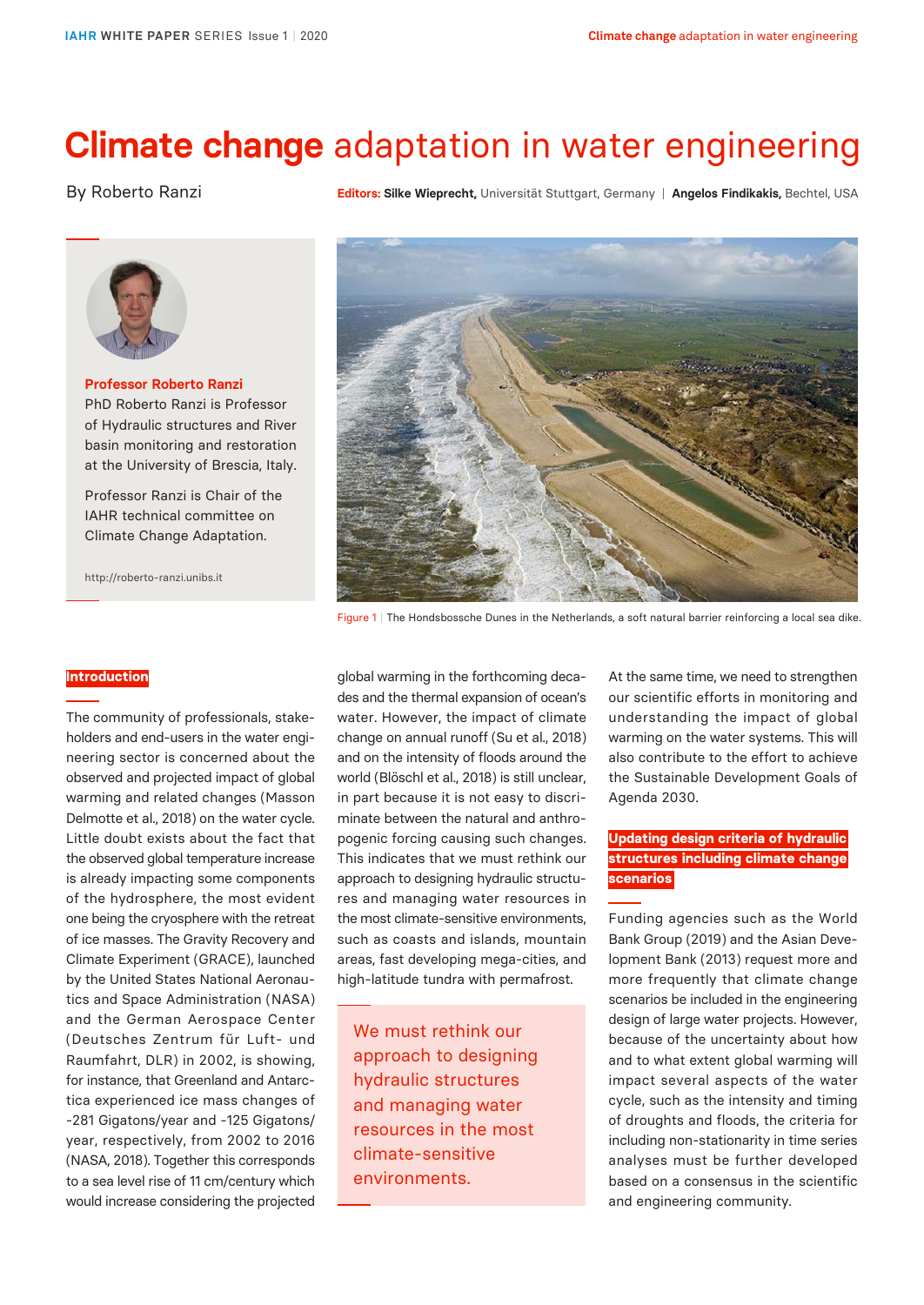Hopefully this consensus can be reached soon. Design criteria that properly account for the effect of climate change should also be used to assess the resilience of hydraulic structures constructed in earlier times and to assess the need for upgrades or changes in their maintenance. Standards for the design of urban infrastructure need to be upgraded (CSA, 2012) and a balance has to be sought between 'hard' engineering, such as the Venice sea barriers, and 'soft' Buildingwith-Nature solutions such as the pioneering Delfland Sand Motor experiment (Figure 1) (Van Eekelen et al., 2019) and mangrove planting sites in Asia to protect coasts and sea dikes from the impact of sea level rise and storm surges.

# **Irrigation for sustainable water-efficient agriculture**

In a changing climate, special attention must be paid to improving the efficiency in water use for agriculture. A recent IPCC report on climate change and land use (Shukla et al., 2019) pointed out with high confidence that all assessed future socio-economic pathways result in increases in water demand and exacerbate water scarcity. The same report recalls that solutions that help adapt to and mitigate climate change, and at the same time contribute to combating desertification, include irrigation techniques such as water harvesting and micro-irrigation.

Proper development of micro-irrigation with technology for remote control of the timing and quantity of water releases, supported by satellite monitoring or unmanned aerial vehicles and improved irrigation management not only would enhance the efficiency of water consumption and food security in water scarce landscapes, but would also contribute to maintaining the organic functions of the soil, thus combating desertification, storing carbon in the soil and mitigating the impact of climate change. In this sense irrigation needs to be framed in the more general context of sustainable agriculture, which, according to the FAO



Figure 2 | Millet growing in zai pits in Burkina Faso. Photo by Hamado Sawadogo in Motis, T., D'Aiuto C., Lingbeek B., Zai Pit System, Echo Community, Technical Note n.78, http://edn.link/tn-78, 2013.

(2018), requires an ecosystemic approach that involves both farmers, the general public, communities and other stakeholders working together to increase landscape resilience (Figure 2). An efficient use of water at the global scale includes also virtual water trade (D'Odorico et al., 2019) as a key component of the waterfood-energy-climate nexus which has strong implications on water and food security.

# Irrigation needs to be framed in the more general context of sustainable agriculture.

It requires an ecosystemic approach that involves both farmers, the general public, communities and other stakeholders.

# **Nature-Based Solutions (NBS) for water to combat climatic change**

IAHR focuses not only on up-to-date traditional 'grey' hydraulic engineering, but increasingly on 'green' environmentfriendly designs, including Nature-Based Solutions (NBS), which are inspired and supported by nature and use, or mimic, natural processes to improve water management cost effectively (Figure 3).

NBS use ecosystem services that contribute to specific water management outcomes, and offer significant potential to address contemporary water management challenges across all sectors, particularly sustainable agriculture and sustainable cities (WWAP, 2018).

One example is the concept of 'sponge' cities that reduces the risks of extreme events and supports adaptation to climate change with infiltration trenches, riparian buffer strips, green roofs and green spaces (Hakimdavar et al., 2014). Restored wetlands, which were significantly reduced by human activity in the last century, can provide additional storage and safeguarded biodiversity, while enhancing aesthetic and recreational opportunities.

As pointed out in the United Nations World Water Development Report 2020 (WWAP, 2020), NBS also help mitigate climate change by improving sequestration of carbon through, for example, reforestation and the rehabilitation of soil organic carbon.